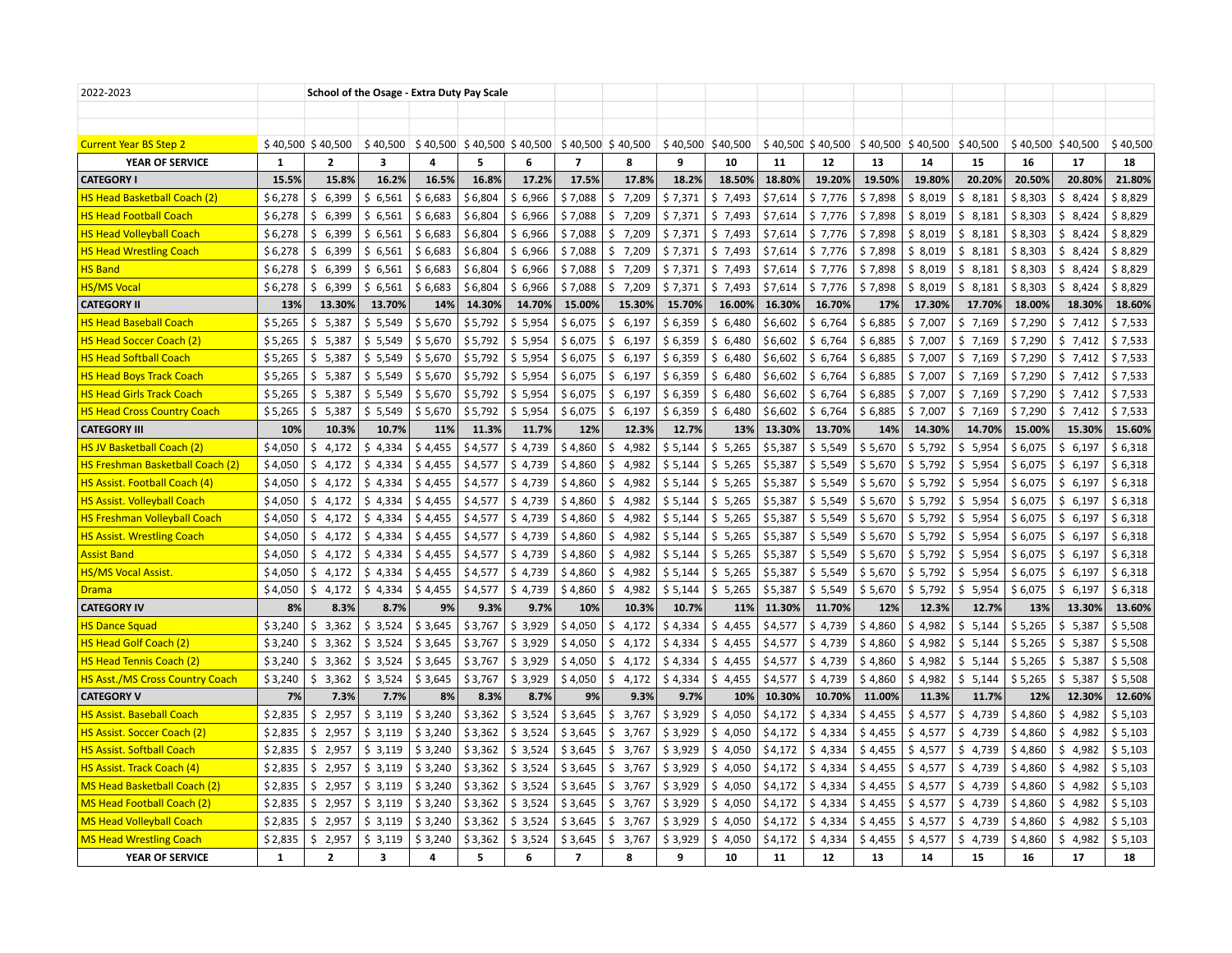| 2022-2023                              |              | School of the Osage - Extra Duty Pay Scale |             |         |         |                               |                |                    |         |                   |         |                   |          |          |             |         |                    |          |
|----------------------------------------|--------------|--------------------------------------------|-------------|---------|---------|-------------------------------|----------------|--------------------|---------|-------------------|---------|-------------------|----------|----------|-------------|---------|--------------------|----------|
|                                        |              |                                            |             |         |         |                               |                |                    |         |                   |         |                   |          |          |             |         |                    |          |
|                                        |              |                                            |             |         |         |                               |                |                    |         |                   |         |                   |          |          |             |         |                    |          |
| <b>Current Year BS Step 2</b>          |              | $$40,500$ \$40,500                         | \$40,500    |         |         | $$40,500$ $$40,500$ $$40,500$ |                | $$40,500$ \$40,500 |         | \$40,500 \$40,500 |         | \$40,500 \$40,500 | \$40,500 | \$40,500 | \$40,500    |         | $$40,500$ \$40,500 | \$40,500 |
| YEAR OF SERVICE                        | $\mathbf{1}$ | $\mathbf{z}$                               | 3           | 4       | 5       | 6                             | $\overline{7}$ | 8                  | q       | 10                | 11      | 12                | 13       | 14       | 15          | 16      | 17                 | 18       |
| <b>CATEGORY VI</b>                     | 6%           | 6.3%                                       | 6.7%        | 7%      | 7.3%    | 7.7%                          | 8%             | 8.3%               | 8.7%    | 9%                | 9.30%   | 9.70%             | 10%      | 10.30%   | 10.70%      | 11.00%  | 11.30%             | 11.60%   |
| <b>MS Head Cheerleading Coach</b>      | \$2,430      | 2,552<br>S.                                | Ś.<br>2,714 | \$2,835 | \$2,957 | \$3,119                       | \$3,240        | 3,362<br>\$.       | \$3,524 | Ś.<br>3,645       | \$3,767 | \$3,929           | \$4,050  | \$4,172  | 4,334<br>Ŝ. | \$4,455 | Ś.<br>4,577        | \$4,698  |
| <b>CATEGORY VII</b>                    | 5.5%         | 5.8%                                       | 6.2%        | 6.5%    | 6.8%    | 7.2%                          | 7.5%           | 7.8%               | 8.2%    | 8.50%             | 8.80%   | 9.20%             | 9.50%    | 9.80%    | 10.20%      | 10.50%  | 10.80%             | 11.10%   |
| <b>MS Head Track Coach (2)</b>         | \$2,228      | 2,349<br>\$                                | \$2,511     | \$2,633 | \$2,754 | \$2,916                       | \$3,038        | 3,159<br>\$        | \$3,321 | \$3,443           | \$3,564 | \$3,726           | \$3,848  | \$3,969  | Ś.<br>4,131 | \$4,253 | \$4,374            | \$4,496  |
| MS Assist. Basketball Coach (2)        | \$2,228      | \$2,349                                    | \$2,511     | \$2,633 | \$2,754 | \$2,916                       | \$3,038        | \$<br>3,159        | \$3,321 | \$3,443           | \$3,564 | \$3,726           | \$3,848  | \$3,969  | \$<br>4,131 | \$4,253 | \$4,374            | \$4,496  |
| MS Assist. Football Coach (2)          | \$2,228      | \$2,349                                    | \$2,511     | \$2,633 | \$2,754 | \$2,916                       | \$3,038        | 3,159<br>\$        | \$3,321 | \$3,443           | \$3,564 | \$3,726           | \$3,848  | \$3,969  | \$4,131     | \$4,253 | \$4,374            | \$4,496  |
| <b>MS Assist. Volleyball Coach</b>     | \$2,228      | \$2,349                                    | \$2,511     | \$2,633 | \$2,754 | \$2,916                       | \$3,038        | \$3,159            | \$3,321 | \$3,443           | \$3,564 | \$3,726           | \$3,848  | \$3,969  | \$4,131     | \$4,253 | \$4,374            | \$4,496  |
| <b>MS Assist. Wrestling Coach</b>      | \$2,228      | \$2,349                                    | \$2,511     | \$2,633 | \$2,754 | \$2,916                       | \$3,038        | \$<br>3,159        | \$3,321 | \$3,443           | \$3,564 | \$3,726           | \$3,848  | \$3,969  | \$<br>4,131 | \$4,253 | \$4,374            | \$4,496  |
| Forensics                              | \$2,228      | \$2,349                                    | \$2,511     | \$2,633 | \$2,754 | \$2,916                       | \$3,038        | Ŝ.<br>3,159        | \$3,321 | \$3,443           | \$3,564 | \$3,726           | \$3,848  | \$3,969  | \$<br>4,131 | \$4,253 | \$<br>4,374        | \$4,496  |
| <b>HS Academic Bowl</b>                | \$2,228      | \$2,349                                    | \$2,511     | \$2,633 | \$2,754 | \$2,916                       | \$3,038        | \$3,159            | \$3,321 | \$3,443           | \$3,564 | \$3,726           | \$3,848  | \$3,969  | \$4,131     | \$4,253 | \$4,374            | \$4,496  |
| <b>HS Yearbook</b>                     | \$2,228      | \$2,349                                    | \$2,511     | \$2,633 | \$2,754 | \$2,916                       | \$3,038        | \$<br>3,159        | \$3,321 | \$3,443           | \$3,564 | \$3,726           | \$3,848  | \$3,969  | \$4,131     | \$4,253 | \$4,374            | \$4,496  |
| <b>CATEGORY VIII</b>                   | 5%           | 5.3%                                       | 5.7%        | 6%      | 6.3%    | 6.7%                          | 7%             | 7.3%               | 7.7%    | 8%                | 8.30%   | 8.70%             | 9%       | 9.3%     | 9.7%        | 10%     | 10.30%             | 10.60%   |
| <b>HS Cheerleading - Football</b>      | \$2,025      | \$2,147                                    | \$2,309     | \$2,430 | \$2,552 | \$2,714                       | \$2,835        | Ŝ.<br>2,957        | \$3,119 | \$3,240           | \$3,362 | \$3,524           | \$3,645  | \$3,767  | \$3,929     | \$4,050 | \$4,172            | \$4,293  |
| <b>HS Cheerleading - Basketball</b>    | \$2,025      | 2,147<br>\$                                | \$2,309     | \$2,430 | \$2,552 | \$2,714                       | \$2,835        | 2,957<br>\$        | \$3,119 | \$3,240           | \$3,362 | \$3,524           | \$3,645  | \$3,767  | \$3,929     | \$4,050 | \$4,172            | \$4,293  |
| <b>MS Assist. Track Coach (2)</b>      | \$2,025      | \$2,147                                    | \$2,309     | \$2,430 | \$2,552 | \$2,714                       | \$2,835        | \$<br>2,957        | \$3,119 | \$3,240           | \$3,362 | \$3,524           | \$3,645  | \$3,767  | \$3,929     | \$4,050 | Ś.<br>4,172        | \$4,293  |
| <b>CATEGORY IX</b>                     | 4%           | 4.3%                                       | 4.7%        | 5%      | 5.3%    | 5.7%                          | 6%             | 6.3%               | 6.7%    | 7%                | 7.30%   | 7.70%             | 8%       | 8.3%     | 8.7%        | 9%      | 9.30%              | 9.60%    |
| <b>HS Asst Cheerleading (Football)</b> | \$1,620      | 1,742<br>\$                                | \$1,904     | \$2,025 | \$2,147 | \$2,309                       | \$2,430        | 2,552<br>\$        | \$2,714 | \$2,835           | \$2,957 | \$3,119           | \$3,240  | \$3,362  | \$<br>3,524 | \$3,645 | \$3,767            | \$3,888  |
| <b>HS Flag</b>                         | \$1,620      | \$1,742                                    | \$1,904     | \$2,025 | \$2,147 | \$2,309                       | \$2,430        | 2,552<br>\$        | \$2,714 | \$2,835           | \$2,957 | \$3,119           | \$3,240  | \$3,362  | \$<br>3,524 | \$3,645 | \$3,767            | \$3,888  |
| <b>MS Yearbook</b>                     | \$1,620      | \$1,742                                    | \$1,904     | \$2,025 | \$2,147 | \$2,309                       | \$2,430        | 2,552<br>\$        | \$2,714 | \$2,835           | \$2,957 | \$3,119           | \$3,240  | \$3,362  | \$<br>3,524 | \$3,645 | \$3,767            | \$3,888  |
| <b>HS Student Council</b>              | \$1,620      | \$1,742                                    | \$1,904     | \$2,025 | \$2,147 | \$2,309                       | \$2,430        | \$2,552            | \$2,714 | \$2,835           | \$2,957 | \$3,119           | \$3,240  | \$3,362  | \$3,524     | \$3,645 | \$3,767            | \$3,888  |
| <b>PDC Chairman</b>                    | \$1,620      | \$1,742                                    | \$1,904     | \$2,025 | \$2,147 | \$2,309                       | \$2,430        | 2,552<br>\$        | \$2,714 | \$2,835           | \$2,957 | \$3,119           | \$3,240  | \$3,362  | \$3,524     | \$3,645 | \$3,767            | \$3,888  |
| <b>Wellness Coordinator</b>            | \$1,620      | \$1,742                                    | \$1,904     | \$2,025 | \$2,147 | \$2,309                       | \$2,430        | \$<br>2,552        | \$2,714 | \$2,835           | \$2,957 | \$3,119           | \$3,240  | \$3,362  | \$3,524     | \$3,645 | \$3,767            | \$3,888  |
| <b>Choralettes</b>                     | \$1,620      | \$1,742                                    | \$1,904     | \$2,025 | \$2,147 | \$2,309                       | \$2,430        | \$<br>2,552        | \$2,714 | \$2,835           | \$2,957 | \$3,119           | \$3,240  | \$3,362  | \$3,524     | \$3,645 | \$3,767            | \$3,888  |
| <b>CATEGORY X</b>                      | 3%           | 3.3%                                       | 3.70%       | 4%      | 4.3%    | 4.7%                          | 5%             | 5.3%               | 5.7%    | 6%                | 6.3%    | 6.7%              | 7%       | 7.30%    | 7.70%       | 8%      | 8.30%              | 8.60%    |
| Percussion Instructor                  | \$1,215      | \$1,337                                    | \$1,499     | \$1,620 | \$1,742 | \$1,904                       | \$2,025        | \$<br>2,147        | \$2,309 | \$2,430           | \$2,552 | \$2,714           | \$2,835  | \$2,957  | \$<br>3,119 | \$3,240 | \$3,362            | \$3,483  |
| Musical Assit.                         | \$1,215      | \$1,337                                    | \$1,499     | \$1,620 | \$1,742 | \$1,904                       | \$2,025        | 2,147<br>Ś.        | \$2,309 | \$2,430           | \$2,552 | \$2,714           | \$2,835  | \$2,957  | \$<br>3,119 | \$3,240 | \$3,362            | \$3,483  |
| <b>Tribe</b>                           | \$1,215      | \$1,337                                    | \$1,499     | \$1,620 | \$1,742 | \$1,904                       | \$2,025        | \$<br>2,147        | \$2,309 | \$2,430           | \$2,552 | \$2,714           | \$2,835  | \$2,957  | \$3,119     | \$3,240 | \$3,362            | \$3,483  |
| <b>CATEGORY XI</b>                     | 2%           | 2.3%                                       | 2.5%        | 2.8%    | 3%      | 3.3%                          | 3.5%           | 3.8%               | 4%      | 4.30%             | 4.50%   | 4.80%             | 5.00%    | 5.30%    | 5.5%        | 5.8%    | 6.10%              | 6.40%    |
| <b>HS DECA</b>                         | \$810        | 932<br>\$.                                 | \$1,013     | \$1,134 | \$1,215 | \$1,337                       | \$1,418        | \$1,539            | \$1,620 | \$1,742           | \$1,823 | \$1,944           | \$2,025  | \$2,147  | \$2,228     | \$2,349 | \$2,471            | \$2,592  |
| <b>HS FBLA</b>                         | \$<br>810    | 932<br>-\$                                 | \$1,013     | \$1,134 | \$1,215 | \$1,337                       | \$1,418        | \$1,539            | \$1,620 | \$1,742           | \$1,823 | \$1,944           | \$2,025  | \$2,147  | \$2,228     | \$2,349 | \$2,471            | \$2,592  |
| <b>HS FCCLA</b>                        | \$<br>810    | \$<br>932                                  | \$1,013     | \$1,134 | \$1,215 | \$1,337                       | \$1,418        | \$<br>1,539        | \$1,620 | \$1,742           | \$1,823 | \$1,944           | \$2,025  | \$2,147  | \$<br>2,228 | \$2,349 | \$2,471            | \$2,592  |
| <mark>ProStart</mark>                  | \$<br>810    | 932<br>\$                                  | \$1,013     | \$1,134 | \$1,215 | \$1,337                       | \$1,418        | \$<br>1,539        | \$1,620 | \$1,742           | \$1,823 | \$1,944           | \$2,025  | \$2,147  | \$2,228     | \$2,349 | \$2,471            | \$2,592  |
| <b>HS NHS</b>                          | \$<br>810    | 932<br>\$                                  | \$1,013     | \$1,134 | \$1,215 | \$1,337                       | \$1,418        | \$1,539            | \$1,620 | \$1,742           | \$1,823 | \$1,944           | \$2,025  | \$2,147  | \$2,228     | \$2,349 | \$2,471            | \$2,592  |
| <b>HS Math Club</b>                    | \$<br>810    | 932<br>\$.                                 | \$1,013     | \$1,134 | \$1,215 | \$1,337                       | \$1,418        | 1,539<br>S.        | \$1,620 | \$1,742           | \$1,823 | \$1,944           | \$2,025  | \$2,147  | \$2,228     | \$2,349 | \$2,471            | \$2,592  |
| <b>MS Student Council</b>              | \$<br>810    | 932<br>-\$                                 | \$1,013     | \$1,134 | \$1,215 | \$1,337                       | \$1,418        | \$<br>1,539        | \$1,620 | \$1,742           | \$1,823 | \$1,944           | \$2,025  | \$2,147  | \$2,228     | \$2,349 | \$2,471            | \$2,592  |
| <b>UE Student Council</b>              | \$<br>810    | 932<br>\$                                  | \$1,013     | \$1,134 | \$1,215 | \$1,337                       | \$1,418        | \$1,539            | \$1,620 | \$1,742           | \$1,823 | \$1,944           | \$2,025  | \$2,147  | \$2,228     | \$2,349 | \$2,471            | \$2,592  |
| <b>UE-MS Lego Club</b>                 | \$<br>810    | 932<br>\$                                  | \$1,013     | \$1,134 | \$1,215 | \$1,337                       | \$1,418        | Ś.<br>1,539        | \$1,620 | \$1,742           | \$1,823 | \$1,944           | \$2,025  | \$2,147  | \$2,228     | \$2,349 | \$2,471            | \$2,592  |
| <b>Special Olympics</b>                | \$<br>810    | 932<br>\$                                  | \$1,013     | \$1,134 | \$1,215 | \$1,337                       | \$1,418        | \$<br>1,539        | \$1,620 | \$1,742           | \$1,823 | \$1,944           | \$2,025  | \$2,147  | \$<br>2,228 | \$2,349 | \$2,471            | \$2,592  |
| <b>HS Robotics</b>                     | \$310        | 932<br>Ŝ                                   | \$1,013     | \$1,134 | \$1,215 | \$1,337                       | \$1,418        | \$1,539            | \$1,620 | \$1,742           | \$1,823 | \$1,944           | \$2,025  | \$2,147  | \$2,228     | \$2,349 | \$2,471            | \$2,592  |